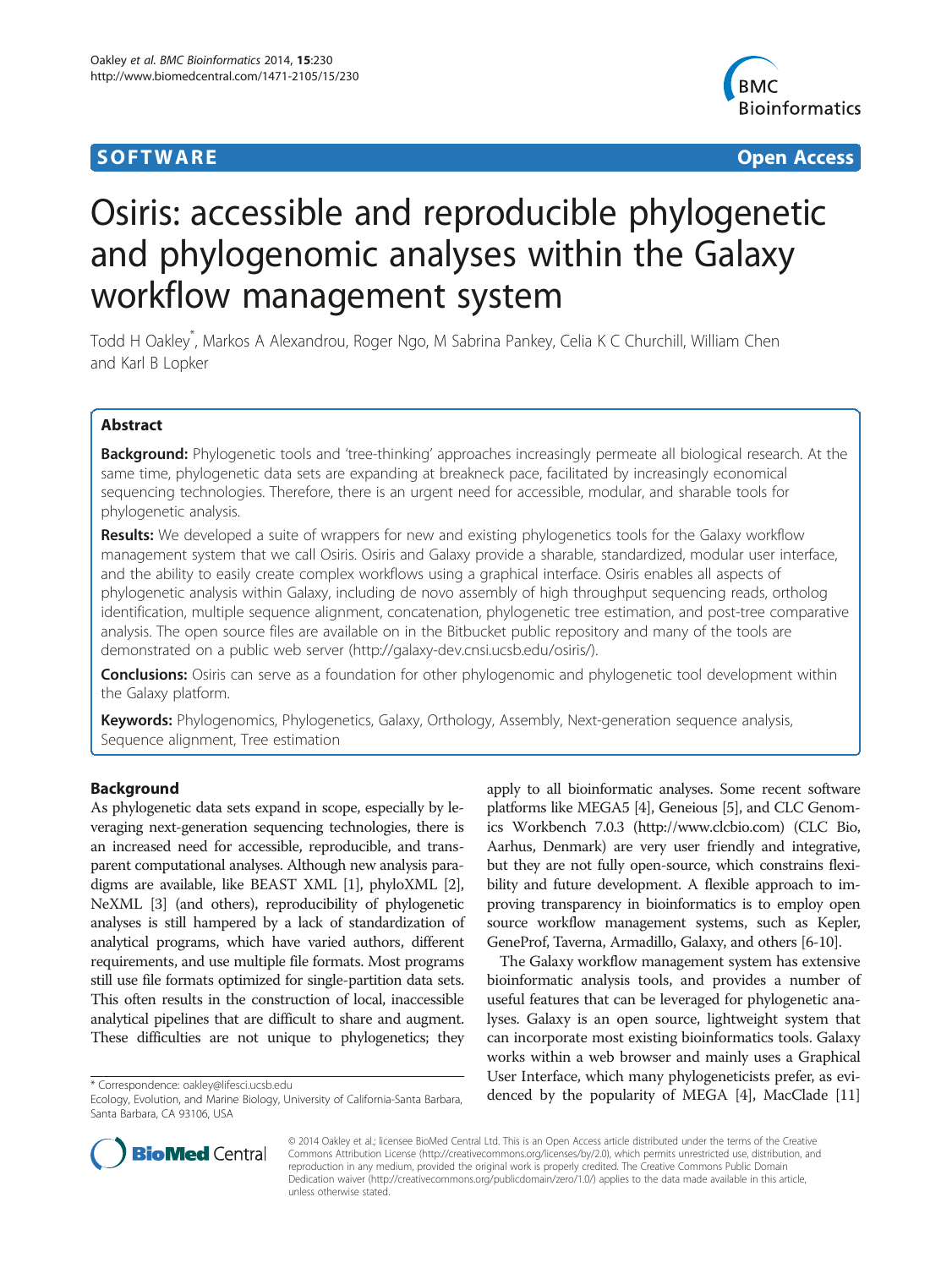and Mesquite [\[12\]](#page-7-0). Galaxy already has a large and growing community of users and contributors, and extensive documentation in a wiki, many screen casts, and email lists (galaxyproject.org). At the heart of Galaxy are histories, which track all analyses, and which can be shared easily with other users. Galaxy also allows the construction of sharable workflows and the construction of "pages," which document the multiple datasets, tools, and histories used for a project such as a publication ([http://tinyurl.com/](http://tinyurl.com/9232vfr) [9232vfr\)](http://tinyurl.com/9232vfr). Galaxy already has extensive tools for analyzing next-generation sequencing data (publicly available on the Galaxy Tool Shed: [http://toolshed.g2.bx.psu.edu\)](http://toolshed.g2.bx.psu.edu/), which is becoming the standard for molecular phylogenetic analysis. Galaxy can easily leverage computer clusters, which are becoming increasingly necessary as phylogenetic datasets expand, and cloud-based computing, which is rapidly increasing in popularity for academic purposes. Despite the appropriateness of Galaxy for phylogenetic analysis, few tools have yet been developed in Galaxy for this purpose.

## Implementation

Here we describe our development of a suite of tools we collectively refer to as Osiris, which allow extensive phylogenetic analyses within the Galaxy bioinformatics platform. We used Perl, Python, and Bash to develop wrappers for many existing programs and for new custom scripts for all steps of phylogenetic analyses, including data download (e.g. PhyLoTA, GenBank and MorphoBank), ortholog determination, sequence alignment, concatenation and file format conversion, phylogeny estimation, tree manipulation and visualization, and posttree analyses (Table [1](#page-2-0)). We have focused on the ability to easily use these tools in parallel, analyzing simultaneously multiple genes or data partitions by using a simple tabular data input format we call phytab. The tools are hosted on the web-based hosting service Bitbucket [\(https://bit](https://bitbucket.org/osiris_phylogenetics/)[bucket.org/osiris\\_phylogenetics/](https://bitbucket.org/osiris_phylogenetics/)), which provides revision control: updates can be easily "pushed" to end-users. This approach can be combined with Galaxy's existing and expanding tool kit, especially sequence assembly and data manipulation tools, and will serve as a foundation for community contributions of other phylogenetics tools in Galaxy. Having an open resource for phylogenetic tools and analyses will improve accessibility, reproducibility, and transparency in the age of increasingly large phylogenetic data sets and complex analyses.

## Results and discussion A set of tools for reproducible and accessible phylogenetic analyses Tabular file formats

A fundamental innovation of Osiris is the use of tabular (tab-delimited) data formats, which permit highly parallel analyses, retain more information about the data, and

add to the flexibility of analyses. Galaxy already makes extensive use of tabular files, which provide a number of advantages, especially for multi-gene, multi-partition phylogenetic analyses that are now the norm in phylogenetics. First, users can easily edit, view and share these files outside Galaxy, in standard text editors, spreadsheet programs, or relational databases. Second, tabular files can clearly store information of different categories important for phylogenetic analyses. In particular, our tools utilize a four-column format we call phytab format, which stores 1) species name, 2) data partition name (such as gene family name), 3) unique id (such as a GenBank accession), and 4) sequence or morphological character data. This allows for flexibility in using the same data set to concatenate data partitions into a 'supermatrix', to analyze genes separately and infer a species phylogeny from separate gene phylogenies, or to estimate the phylogeny of gene families themselves, common in developmental biology and molecular evolutionary biology. Equally important, phytab format facilitates parallelization: each gene family can be analyzed on different processors, to accelerate rapid multiple sequence alignment and gene tree estimation.

#### Osiris tool repositories

Tools within the Osiris phylogenetics platform are organized by type in seven directories within one Bitbucket repository: Get Data, Orthologs, Alignment, Phyloconversion, Phylogenies, Phylographics, and Phylostatistics. These directories comprise centralized, version-controlled tool storage on Bitbucket. A phylogenetic analysis using Osiris combines tools in these repository categories with existing bioinformatics tools in Galaxy.

#### Get Data from Online Databases (Getdata repository)

One of the major difficulties in generating large datasets from public databases such as GenBank is the timeconsuming process of searching for each species separately, downloading genes individually, and formatting the data for use in downstream applications. We have developed a number of tools that allow the user to download data directly from GenBank or PhyLoTA using species lists, accession numbers or GenBank taxon IDs. Specifically, Get GB allows the user to download GenBank data from a text list of accession numbers, allowing the user to select from multiple output formats depending on downstream analyses (GenBank, FASTA or phytab formats). We also created tools capable of downloading phylogenies and corresponding datasets from the PhyLoTA database ([http://phylota.](http://phylota.net) [net](http://phylota.net)), using a list of species or taxon ID for a group of interest. Trees with target species, FASTA and phytab format genetic data are saved as output, which can then be analyzed using other tools in Osiris.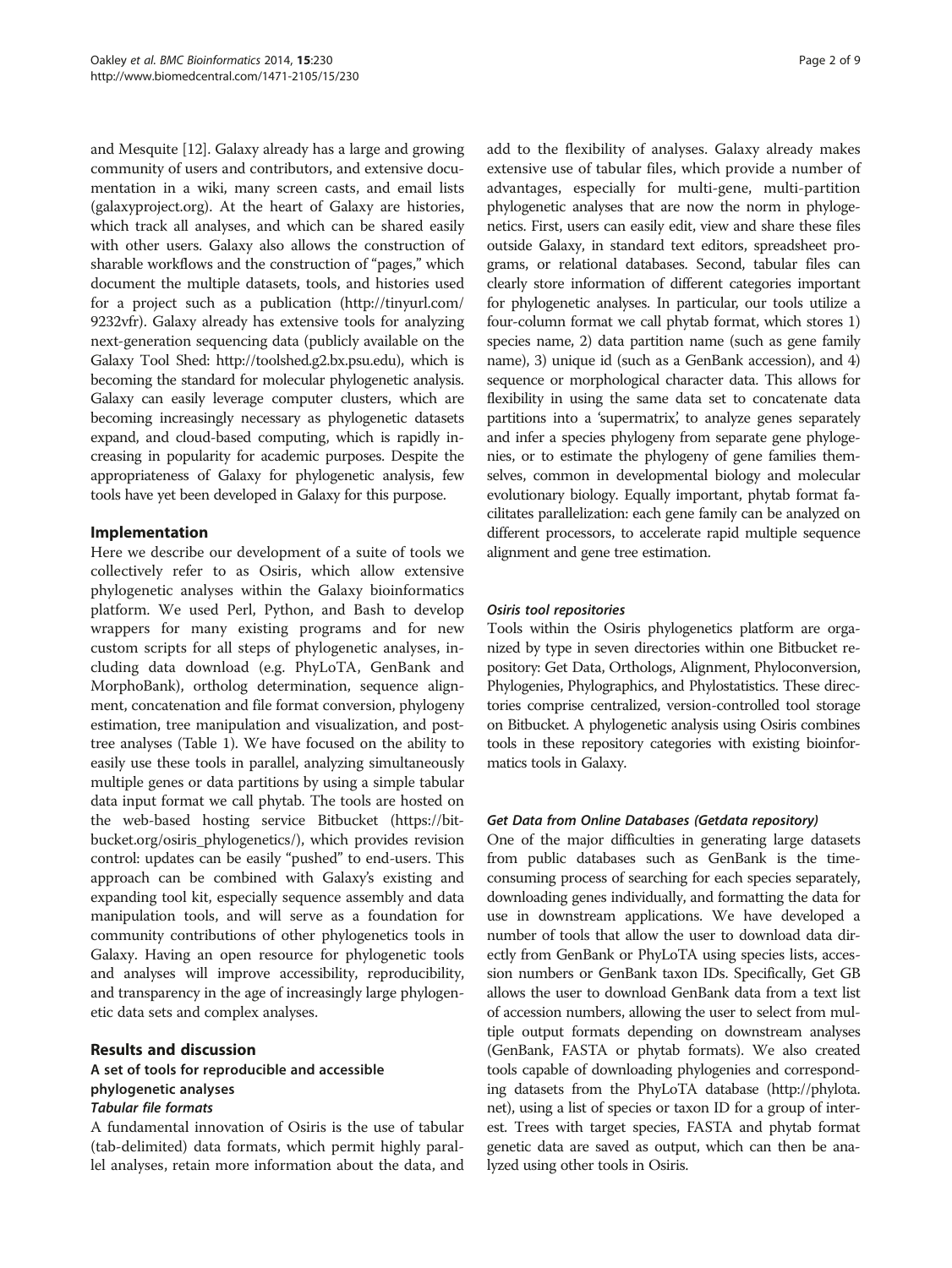| Analysis stage            | Tool                                 | Ref.     | <b>Notes</b>                                                                                                                       |
|---------------------------|--------------------------------------|----------|------------------------------------------------------------------------------------------------------------------------------------|
| Get data                  | Get GB                               | $\ast$   | Grab Genbank data from a text list of accession numbers                                                                            |
|                           | Get GB sp                            | $\ast$   | Grab all GenBank data from a text list of species                                                                                  |
|                           | PhyLoTA with TaxID                   | $\ast$   | Pull all genetic data from PhyLoTA using a GenBank Taxonomy ID                                                                     |
|                           | Generate from PhyLoTA                | $\ast$   | Pull phylogenies and genetic data from PhyLoTA with species list                                                                   |
|                           | GenBank strip                        | $\star$  | Extracts sequences from GenBank files by gene name                                                                                 |
|                           | GB gene summary                      |          | Summarizes gene names in a GenBank flatfile                                                                                        |
|                           | Get Sequences                        | $\ast$   | Creates a file of selected sequences                                                                                               |
| Orthologs                 | EvolMap                              | $[13]$   | Uses species tree and gene distances to determine orthologs and paralogs                                                           |
|                           | HaMStR                               | $[14]$   | Pulls orthologous genes from an input file based on HMM gene models                                                                |
|                           | <b>HMMbuild</b>                      | [15, 16] | Constructs Hidden Markov Models from aligned sequences                                                                             |
|                           | <b>HMMsearch</b>                     | [15, 16] | Searches for similar genes using HMM models                                                                                        |
| Alignment                 | Phytab-MUSCLE                        | $[17]$   | Implements MUSCLE multiple sequence alignment for multiple gene families in parallel                                               |
|                           | Phytab-PRANK                         | $[18]$   | Implements PRANK phylogeny aware multiple sequence alignment                                                                       |
|                           | Mview                                | $[19]$   | Converts an aligned sequences file in fasta format to html for visualization                                                       |
|                           | Phytab-MAFFT                         | $[20]$   | Implements MUSCLE multiple sequence alignment for multiple gene families in parallel                                               |
|                           | Alicut and Aliscore                  | [21]     | Implements Alicut and Aliscore to prune ambiguous alignments for multiple<br>gene families in parallel                             |
|                           | Gblocks                              | $[22]$   | Implements gblocks to prune ambiguous alignments                                                                                   |
|                           | Phytab- Similar Sequence<br>Remover  | ⋇        | Removes percentage of similar sequences using Phytab input                                                                         |
|                           | Sequence Gap Remover                 | $\ast$   | Removes gaps from columns of an aligned phylip file                                                                                |
|                           | <b>Trimming Sites</b>                | $[13]$   | Allows user to delete sites from an alignment based on percentage threshold                                                        |
|                           | Phylocatenator                       |          | Concatenates phytab datasets based on user-specified criteria and writes phylipE format.<br>Also produces partition file for RAxML |
|                           | Fasconcat                            | $[23]$   | Concatenates input sequence files using Phylip, Clustal or FASTA input                                                             |
| Phyloconversion tnt2table |                                      |          | Converts TNT file format from Morphobank into phytab format                                                                        |
|                           | fasta2phylipE                        | $\ast$   | Converts fasta format to phylipE format                                                                                            |
|                           | Beautifyfasta                        | $\ast$   | Converts fasta interleaved format to sequential                                                                                    |
|                           | Addstring2fashead                    |          | Converts fasta file with sequences from same species and gene family to phytab format                                              |
|                           | Length Outliers                      |          | Identifies sequences shorter than average in FASTA file                                                                            |
|                           | Vert_tree_format                     | [24]     | Convert between phylogenetic tree file formats                                                                                     |
|                           | Prune Phytab using list              | $\ast$   | Filters Phytab dataset based on user provided list                                                                                 |
|                           | Removes Phytab dupes                 | $\ast$   | Finds duplicates in Phytab file                                                                                                    |
| Phylogenies               | RAxML                                | $[25]$   | Implements maximum likelihood (ML) search for optimal phylogeny                                                                    |
|                           | Phytab-RAxML-Parsimony               | $[25]$   | Searches for MP phylogeny of multiple data partitions simultaneously                                                               |
|                           | Phytab-RAxML                         | $[25]$   | Searches for ML phylogeny of multiple data partitions simultaneously                                                               |
|                           | Phytab-RAxML using starting<br>trees | $[25]$   | Optimizes branch lengths on a starting tree. Multiple partitions simultaneously                                                    |
|                           | <b>BEAST</b>                         | $[1]$    | Executes xml for Bayesian phylogenetic analysis                                                                                    |
|                           | RAxML-Place Fossil                   | [25, 26] | Finds fossil position on a tree using morphological data and input phylogeny                                                       |
|                           | <b>NJst</b>                          | $[27]$   | Produces species tree from input of multiple gene trees                                                                            |
|                           | RAxML Place reads                    | $[26]$   | Uses RAxML to place sequence reads onto an existing phylogeny                                                                      |
|                           | RAxML Parsimony                      | $[25]$   | Uses RAxML to calculate a parsimony tree                                                                                           |
|                           | Phytab clearcut                      | $[28]$   | Generate Neighbor Joining phylogeny. Input can be FASTA or Phytab format                                                           |
|                           | ProtTest                             | $[29]$   | Selection of best-fit models of protein evolution                                                                                  |

## <span id="page-2-0"></span>Table 1 New tool wrappers developed thus far for phylogenetic analyses in Galaxy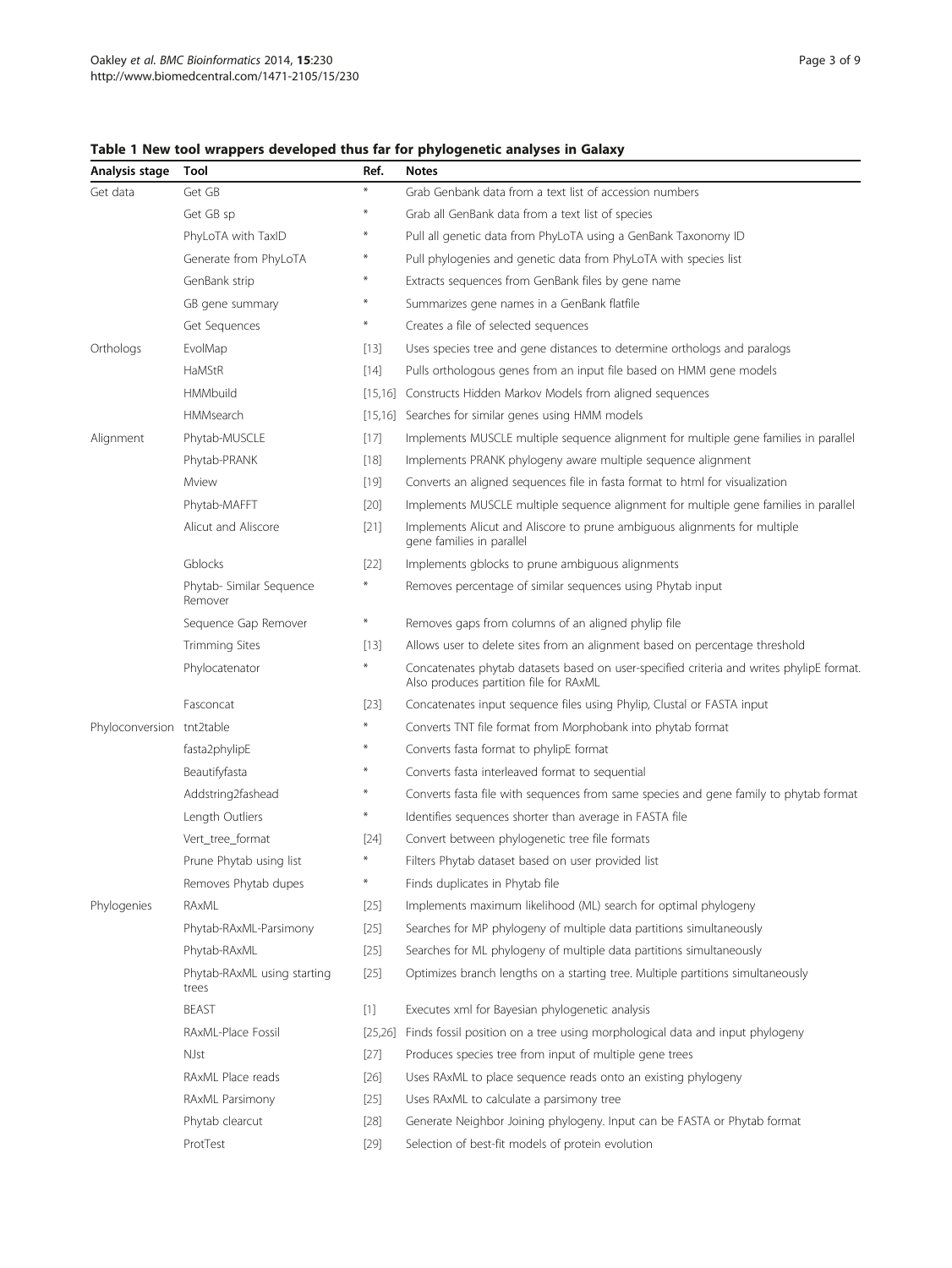|                 | iModelTest                  | [30]   | Selection of best-fit models of nucleotide evolution                                       |
|-----------------|-----------------------------|--------|--------------------------------------------------------------------------------------------|
|                 | tab2trees                   | $*$    | Produces phylogeny graphics, one tree per page, from multiple data partitions or data sets |
| Phylographics   | PDpairs                     | $\ast$ | Calculates phylogenetic distances for pairs of species on a phylogeny                      |
| Phylostatistics | Phytab LB pruner            |        | Identify genes on very long branches                                                       |
|                 | Long Branch Finder          | $*$    | Identifies terminal branches on multiple gene trees which exceed a threshold               |
|                 | Phylomatic                  | $[31]$ | Implements phylomatic program                                                              |
|                 | Tree Support                | [24]   | Calculates support for nodes of a single tree (bootstrap) using a file of multiple trees   |
|                 | Branch Attachment Frequency | $[24]$ | Identifies lineage movement in a set of trees                                              |
|                 | Leaf Stability              | [24]   | Reports leaf stability indices for taxa in tree/trees                                      |
|                 | TreeAnnotator               | [1]    | Calculates summary statistics from posterior distribution of bayesian trees                |
|                 | Prune Taxa                  | $[24]$ | Removing taxa from a tree or multiple trees                                                |
|                 | Thinning Trees              | $[24]$ | Sub-sample trees from a posterior distribution                                             |
|                 | SHtest                      | $[25]$ | Uses RAxML to compute an SHtest to compare trees                                           |

#### Table 1 New tool wrappers developed thus far for phylogenetic analyses in Galaxy (Continued)

\*Tools developed for Osiris.

## Assembly and quality control of EST and Next-generation sequence data (Bioinformatics tools in Galaxy)

A primary focus of Galaxy itself is on analyzing high throughput genomic data, such that with Osiris tools installed, phylogeneticists can immediately leverage existing assembly tools (e.g. iAssembler, Trinity, Newbler, SOAPdenovo, Abyss, MIRA). After assembly, a critical next step is quality control. Galaxy already has wrappers for a variety of high throughput quality control (QC) scripts, focusing especially on Illumina FASTQ formats. These QC scripts combine data visualization and statistical analyses (for example identifying over represented sequence motifs that could indicate contamination by adapters or linkers), to generate reports of multiple QC steps simultaneously.

#### Determination of orthologous genes (Orthologs repository)

In order to provide the ability to partition genomes into orthologous genes for a given group of taxa, we created wrappers for the software package EvolMap [[13\]](#page-8-0). Using a gene based clustering method informed by species relationships, EvolMap infers shared genes and gene families for a given set of genomes. This allows users to input genomes of their own choosing in order to target a specific group of taxa for ortholog selection. We then created wrappers for HmmBuild, HmmSearch and HaMStR [[14](#page-8-0)]. Thus, results from EvolMap (or any other alignment) can be used to create hmms using HmmBuild. Then, using HmmSearch and/or HaMStR, the user can scan query sequences against a set of hmms. The resulting data can be aligned and concatenated for phylogenetic analyses. Incorporating these tools into workflows through the Galaxy platform is particularly useful, as the user can input virtually any FASTA format file (nucleotide or protein) as query, and subsequently combine all resulting ortholog hits.

#### Multiple Sequence Alignment and Concatenation (Alignment repository)

For the purpose of accelerated multiple sequence alignment, we created wrappers capable of taking both our new phytab and FASTA format input files for MUSCLE [[17](#page-8-0)] and MAFFT [[20](#page-8-0)] and PRANK [[18](#page-8-0)]. As such, an entire multi-gene data set maintained in phytab format can be passed to a sequence alignment tool, and each gene aligned separately. Subsequently, the resulting alignments can be processed using Aliscore and Alicut [\[21\]](#page-8-0), thereby identifying and removing ambiguous sections of the alignment in an objective manner, prior to phylogenetic analysis. All the genes stay together in a single phytab file, and the aligned genes can then be concatenated together or analyzed separately.

Currently, a complex step for phylogenetic analyses is concatenating together data sets with different taxonomic representation. Based on our experiences with multi-gene datasets, we have developed a script for Osiris called Phylocatenator, capable of taking a phytab format input file containing multiple genes (or morphological data) with uneven data coverage per species (Figure [1](#page-4-0)). The tool can filter data based on user-provided cutoff variables, such as minimum genes per species, minimum length of an aligned gene, and minimum species per gene. Furthermore, data can be filtered using a species list to select specific taxa for analyses, and the user can provide a table of models for each gene/partition, creating a partition file for use with RAxML [[25](#page-8-0)]. Phylocatenator also outputs a file with a species list, names and lengths of genes/gene families, and an html table representing gene coverage across species (Figure [1\)](#page-4-0). When combined with Galaxy's workflow system, this tool easily allows for sophisticated and detailed exploration of the impacts of missing data and taxon sampling on resulting phylogenetics [[32](#page-8-0)].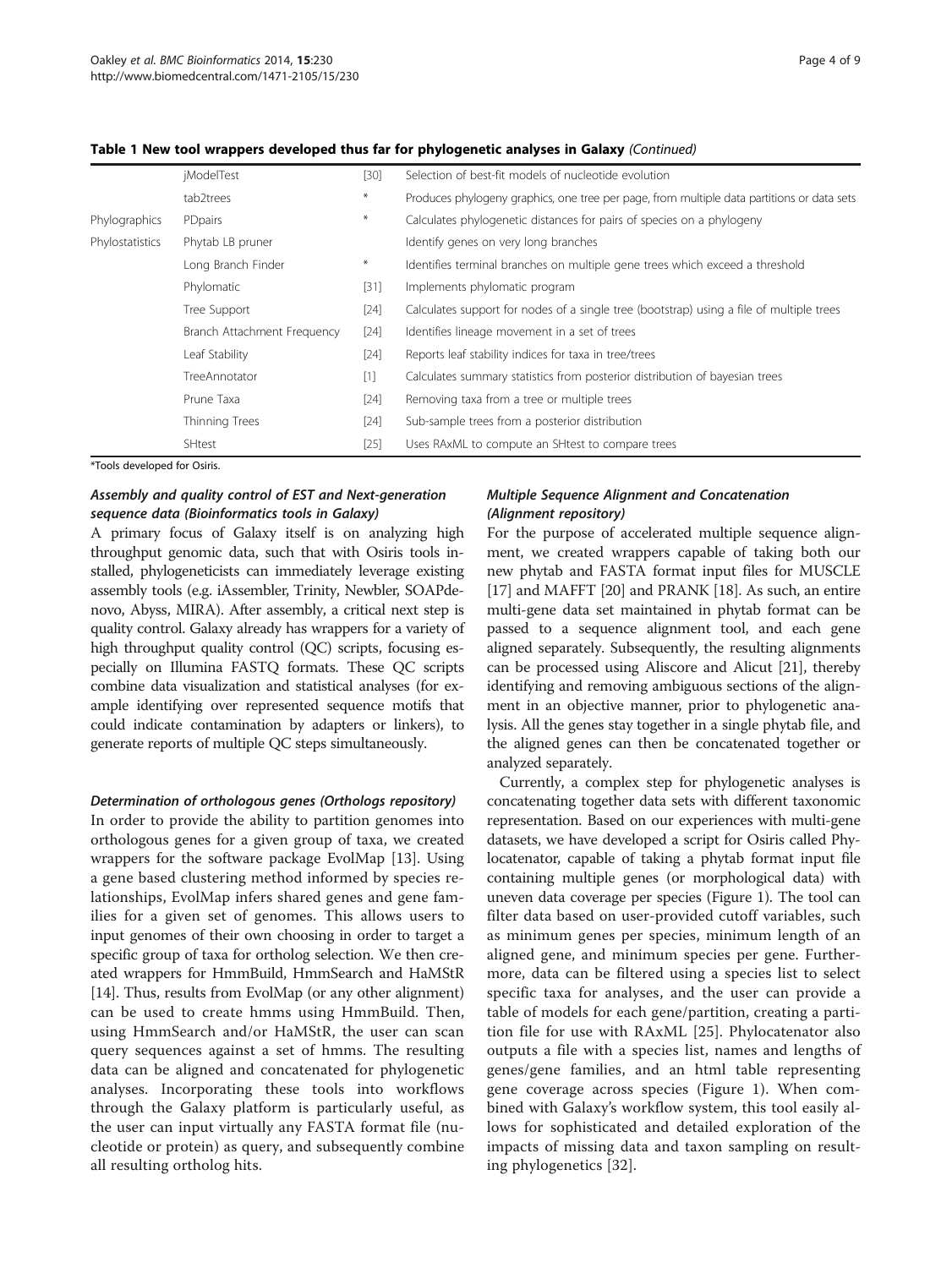<span id="page-4-0"></span>

Because Phylocatenator uses our phytab format as input, and users may need to concatenate files which are in different formats, we also created an Osiris/Galaxy wrapper for FASconCAT [\[23\]](#page-8-0), which can concatenate Phylip, Clustal and/or FASTA input files, and output FASTA, Phylip and/or Nexus for use in multiple possible downstream phylogenetics applications.

#### File Format Conversion (Phyloconversion repository)

A mundane and often time-consuming task is converting file formats for use in different computer packages. Galaxy itself already has a number of useful format conversion tools, including FASTA to tabular and tabular to FASTA. These tools make it easy for the user to switch between FASTA and phytab formats. Galaxy can also filter, sort and combine tabular file formats, making phylogenetic

analyses with phytab files enormously flexible. For example, attributes such as rate of evolution of each gene partition can be estimated, and added as a separate column. The user could then sort on the rate of evolution column to retain only the slowest evolving genes for a phylogenetic analysis. This is just one example, and the flexibility is high enough that we expect analyses will be limited more by user imagination than by their computationally technical abilities.

#### Model-based phylogenetics (Phylogenies repository)

The heart of phylogenetic analysis is the estimation of the phylogenetic tree itself. Three mathematically and philosophically different approaches are common in the field: distance-, parsimony-, and model-based methods. In addition, philosophically different approaches to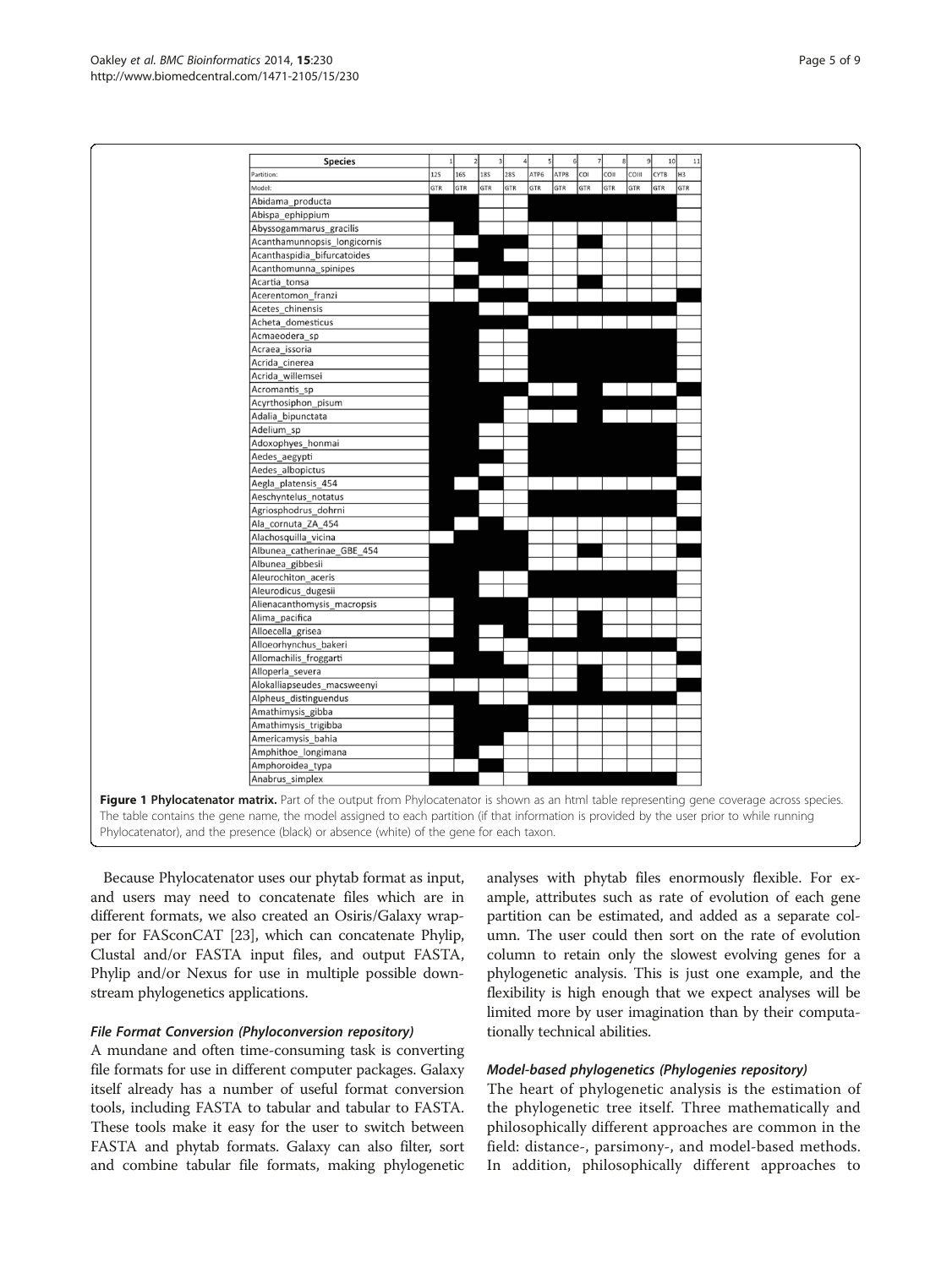<span id="page-5-0"></span>combining data partitions also exist, including concatenating data prior to tree estimation, and analyzing gene trees separately and estimating species trees from the gene trees [[27,33](#page-8-0)-[35\]](#page-8-0). We have already developed Osiris tools from each of these approaches. For parsimony, we have created a wrapper for RAxML to implement its parsimony search. For likelihood, we have implemented RAxML with a Galaxy interface very similar to the RAxML black box [\(http://phylobench.vital-it.ch/raxml](http://phylobench.vital-it.ch/raxml-bb/)[bb/\)](http://phylobench.vital-it.ch/raxml-bb/). For Osiris, we have created different implementations of RAxML so that the user does not have to choose these. Specifically, we use an MPI version of RAxML for bootstrapping, and a Pthreads version for single-tree searches. This allows use of coarse- and finegrained parallelization without the end user having to use command line arguments to send different types of jobs to a queue for different tasks. Galaxy can handle these different requests without the user knowing about it. As another ML implementation, GARLI exists on the Galaxy tool shed and it can be combined with our tools. We have made a simple wrapper for BEAST [[1](#page-7-0)]. We currently have implemented one gene tree/species tree approach, NJst [[36](#page-8-0)].

Model-based phylogenetic analyses often proceed first by statistical determination of the best-fit model of molecular evolution, given the data at hand. We have written wrappers for jModelTest [\[30\]](#page-8-0) and ProtTest [[37](#page-8-0)], which utilize phytab format, such that the user can more easily determine the best-fit models for many genes simultaneously. The output is a table with gene name in one column and best-fit model in another column, which can be passed to phylogenetic analysis programs downstream, to set the appropriate model separately for each data partition/gene.

## Post-phylogeny visualization and analysis (Phylographics and Phylostatistics repositories)

Once a phylogenetic tree is estimated, there are many visualizations and analyses that can be conducted. For visualization of trees in Osiris, we use TreeVector from the Galaxy implementation of mothur ([http://tinyurl.com/](http://tinyurl.com/8zo558l) [8zo558l\)](http://tinyurl.com/8zo558l), a Galaxy tool suite focused on microbial ecology. We also call R from Galaxy, and use the ape [[38](#page-8-0)] library to generate phylogeny graphics. For example, we can produce separate trees for hundreds of gene families from one phytab file, and pass those results to an ape R script that produces a 'book' of tree graphics in a PDF file, one tree per page, that can be viewed to look for peculiarities, such as very long branches that could signal suspect raw data. We also have a tool to convert species names to GenBank taxon IDs, which can be passed to iTOL [\[39](#page-8-0)]. In addition to these existing tools, we propose to leverage iTOL [\[39](#page-8-0)] for automated annotation of clades on trees using GenBank taxonomy. Furthermore, we will continue to develop other post-phylogeny statistical tests. We have already implemented the SH test for comparing tree topologies [\[40\]](#page-8-0) and we have a tool to calculate Phylogenetic Distances [[41](#page-8-0)].

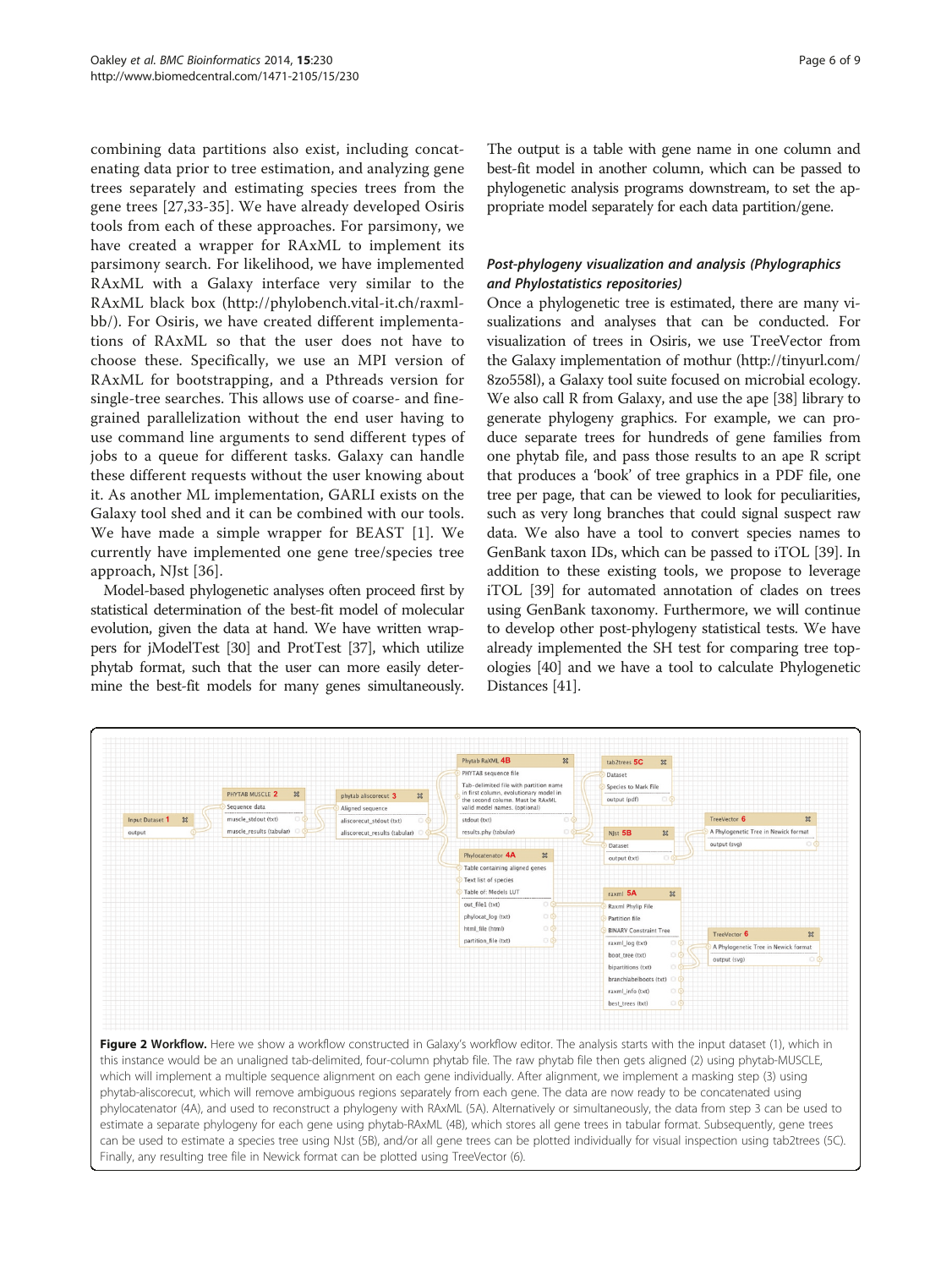#### Phylogenetic Workflows in Galaxy

One of the clear advantages of using Osiris in Galaxy for complex phylogenetic analysis is the ability to combine multiple tools in a workflow in order to perform complex analyses at the click of a button. Within, Galaxy, sharable, reusable workflows are created using a GUI interface. One such example could include starting with raw unaligned sequence data, then proceeding with multiple sequence alignment and masking, followed by a partitioned and bootstrapped Maximum Likelihood analysis on a concatenated dataset, and/or a gene tree approach were phylogenies for each partition are combined to produce a species tree (Figure [2](#page-5-0)). This workflow is very flexible, and easily extended into more complicated analyses involving detection and removal of long branches, multiple phylogenetic analyses using model and distance based methods, divergence time

estimation, and various post-tree analyses. Furthermore, the availability of tools we provide, along with the flexibility of the phytab format as input allows the user to combine data from a variety of sources, including FASTA, sff, FASTQ, SRA, GenBank, morphological data and a variety of others (Figure 3). This integration allows users to create large comprehensive datasets, drawing from multiple independent sources, in order to maximize species coverage while incorporating all available genetic data. Most importantly, it is the ease with which these workflows can be created that is key to the user-friendly nature of the Osiris platform in Galaxy.

#### **Conclusions**

The diminishing cost of sequence data has transformed phylogenetic analysis, and studies examining hundreds or thousands of genes simultaneously are now commonplace.



create complex phylogenetic workflows starting with a wide range of input files. Tools for which we created wrappers as part of this publication are in italics, while existing tools already available in Galaxy are denoted with an asterisk. Each box depicts an analysis category or different stage in a potential workflow. Lines connecting the boxes show different ways these tools can be combined based on input and output formats.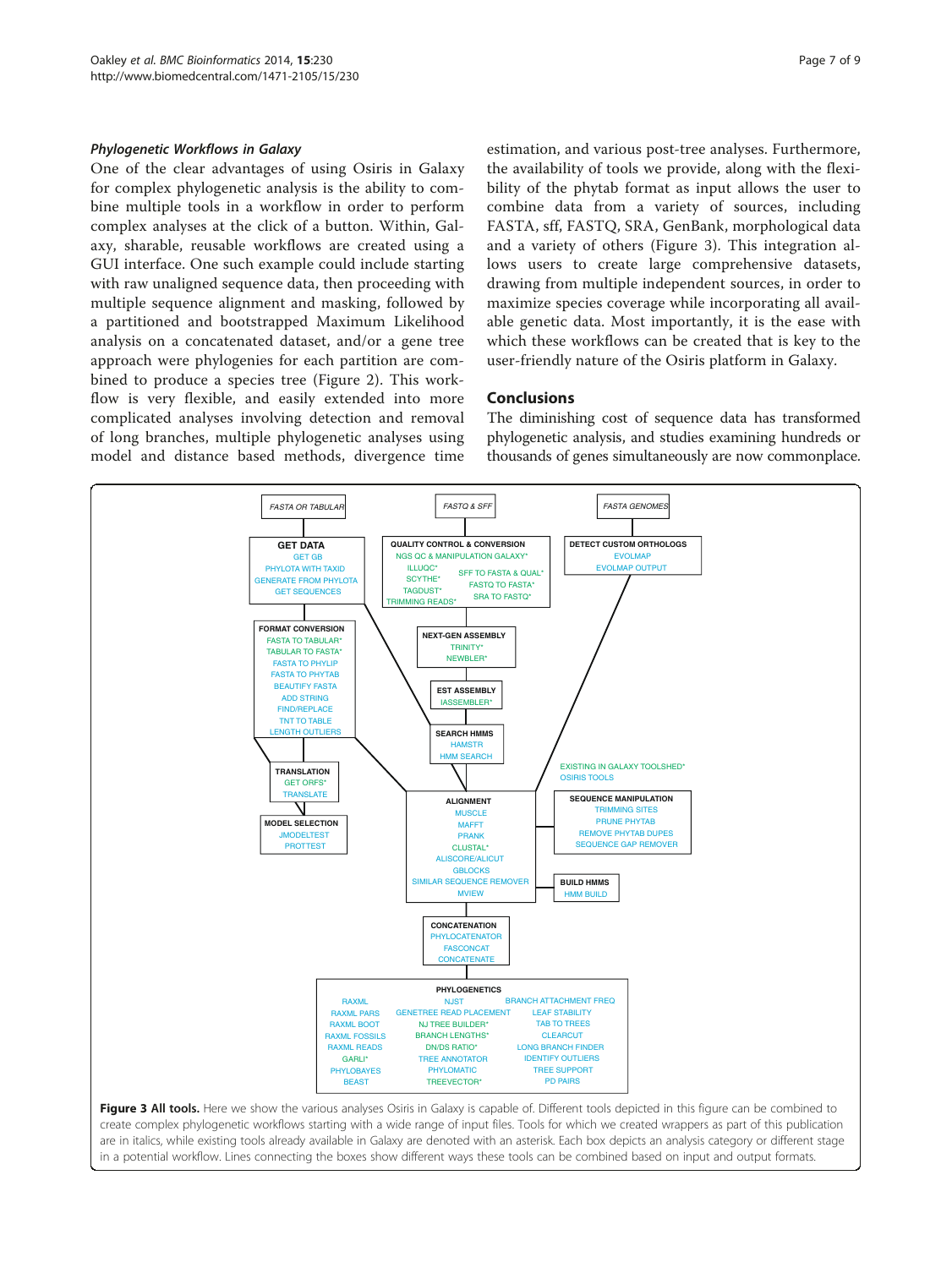<span id="page-7-0"></span>Recent methodological controversies in human genomics, which are at the forefront of bioinformatics analysis, should alert us to potential pitfalls caution [\[42\]](#page-8-0). As in any field, growing pains are inevitable, but it is essential that phylogenetics remain as transparent, replicable, reviewable, and accessible as possible. The Osiris platform in Galaxy helps to facilitate all of these goals.

Future development of Osiris will take three major directions: tool creation, research community involvement and increased computing power (cloud computing). As new phylogenetics programs are released, we will develop wrappers to include them in Osiris. This rapid ease of use, including a Galaxy tool called toolfactory that creates wrappers for existing scripts, will encourage users to incorporate the most current methods, whether in purely phylogenetic analyses or inter-disciplinary work. As more users join the Osiris/Galaxy community, they will share data, tools, and workflows that can be further developed by the community. Moreover, they can contribute their own tools. Finally, Galaxy is already prepared for changes in technological infrastructure [\[43,44](#page-8-0)], which will allow Osiris to move from local to cloud-based resources.

#### Availability and requirements

Project Name: Osiris

Project Home Page: [https://bitbucket.org/osiris\\_phylo](https://bitbucket.org/osiris_phylogenetics) [genetics](https://bitbucket.org/osiris_phylogenetics)

Project Demonstration Page: [http://galaxy-dev.cnsi.](http://galaxy-dev.cnsi.ucsb.edu/osiris/) [ucsb.edu/osiris/](http://galaxy-dev.cnsi.ucsb.edu/osiris/)

Operating System: Any Internet Browser

Programming Language: Python, Perl, C, Java and others

Other Requirements: Install Galaxy [\(http://galaxypro](http://galaxyproject.org)[ject.org\)](http://galaxyproject.org) and required tools

License: All original source code for Osiris tools is available under the MIT license [\(http://opensource.org/](http://opensource.org/licenses/mit-license.html) [licenses/mit-license.html\)](http://opensource.org/licenses/mit-license.html). See below:

The MIT License (MIT)

Copyright (c) 2013 Oakley et al. Permission is hereby granted, free of charge, to any person obtaining a copy of this software and associated documentation files (the "Software"), to deal in the Software without restriction, including without limitation the rights to use, copy, modify, merge, publish, distribute, sublicense, and/or sell copies of the Software, and to permit persons to whom the Software is furnished to do so, subject to the following conditions:

The above copyright notice and this permission notice shall be included in all copies or substantial portions of the Software.

THE SOFTWARE IS PROVIDED "AS IS", WITHOUT WARRANTY OF ANY KIND, EXPRESS OR IMPLIED, INCLUDING BUT NOT LIMITED TO THE WAR-RANTIES OF MERCHANTABILITY, FITNESS FOR A PARTICULAR PURPOSE AND NONINFRINGEMENT.

IN NO EVENT SHALL THE AUTHORS OR COPY-RIGHT HOLDERS BE LIABLE FOR ANY CLAIM, DAM-AGES OR OTHER LIABILITY, WHETHER IN AN ACTION OF CONTRACT, TORT OR OTHERWISE, ARISING FROM, OUT OF OR IN CONNECTION WITH THE SOFTWARE OR THE USE OR OTHER DEALINGS IN THE SOFTWARE.

Restrictions: None

#### Competing interests

The authors declare that they have no competing interests.

#### Authors' contributions

THO conceived phytab and other tools, coordinated project, wrote manuscript. MAA aided in tool development, project coordination and writing. RN wrote hamstr wrapper and other code. MSP aided in tool development and writing. CKCC aided in tool development and writing. WC aided in tool development. KBL wrote phytab and other code. All authors read and approved the final manuscript.

#### Acknowledgements

We acknowledge support from the Center for Scientific Computing at the CNSI and MRL: an NSF MRSEC (DMR-1121053) and NSF CNS-0960316. This work was funded by NSF DEB-1146337 and DEB-1046121 to THO. Thanks to P. Weakliem and the Life Sciences Computing Group (LSCG) for extensive technical assistance. Thanks to P. Cruz for developing some tool wrappers in Osiris.

#### Received: 1 December 2013 Accepted: 29 April 2014 Published: 2 July 2014

#### References

- 1. Drummond AJ, Suchard MA, Xie D, Rambaut A: Bayesian phylogenetics with BEAUti and the BEAST 1.7. Mol Biol Evol 2012, 29:1969–1973.
- 2. Han MV, Zmasek CM: phyloXML: XML for evolutionary biology and comparative genomics. BMC Bionf 2009, 10:356.
- 3. Vos RA, Balhoff JP, Caravas JA, Holder MT, Lapp H, Maddison WP, Midford PE, Priyam A, Sukumaran J, Xia XH, Stoltzfus A: NeXML: rich, extensible, and verifiable representation of comparative data and metadata. Syst Biol 2012, 61(4):675–689.
- 4. Tamura K, Peterson D, Peterson N, Stecher G, Nei M, Kumar S: MEGA5: molecular evolutionary genetics analysis using maximum likelihood, evolutionary distance, and maximum parsimony methods. Mol Biol Evol 2011, 28(10):2731–2739.
- 5. Kearse M, Moir R, Wilson A, Stones-Havas S, Cheung M, Sturrock S, Buxton A, Cooper A, Markowitz S, Duran C, Thierer T, Ashton B, Meintjes P, Drummond A: Geneious Basic: an integrated and extendable desktop software platform for the organization and analysis of sequence data. Bioinformatics, 28(12):1647–1649.
- 6. Ludascher B, Altintas I, Berkley C, Higgins D, Jaeger E, Jones M, Lee EA, Tao J, Zhao Y: Scientific workflow management and the Kepler system. Concurr Comp-Pract E 2006, 18(10):1039–1065.
- 7. Oinn T, Addis M, Ferris J, Marvin D, Senger M, Greenwood M, Carver T, Glover K, Pocock MR, Wipat A: Taverna: a tool for the composition and enactment of bioinformatics workflows. Bioinformatics 2004, 20(17):3045–3054.
- 8. Abouelhoda M, Issa SA, Ghanem M: Tavaxy: Integrating Taverna and Galaxy workflows with cloud computing support. BMC Bionf 2012, 13(1):77.
- 9. Giardine B, Riemer C, Hardison RC, Burhans R, Elnitski L, Shah P, Zhang Y, Blankenberg D, Albert I, Taylor J, Miller W, Kent W, Nekrutenko A: Galaxy: A platform for interactive large-scale genome analysis. Genome Res 2005, 15(10):1451–1455.
- 10. Lord E, Leclercq M, Boc A, Diallo AB, Makarenkov V: Armadillo 1.1: An Original Workflow Platform for Designing and Conducting Phylogenetic Analysis and Simulations. Plos One 2012, 7(1):e29903.
- 11. Maddison WP, Maddison DR: Interactive analysis of phylogeny and character evolution using the computer program MacClade. Folia Primatol (Basel) 1989, 53:190–202.
- 12. Maddison WP, Maddison DR: Mesquite: a modular system for evolutionary analysis. 274th edition; 2010.